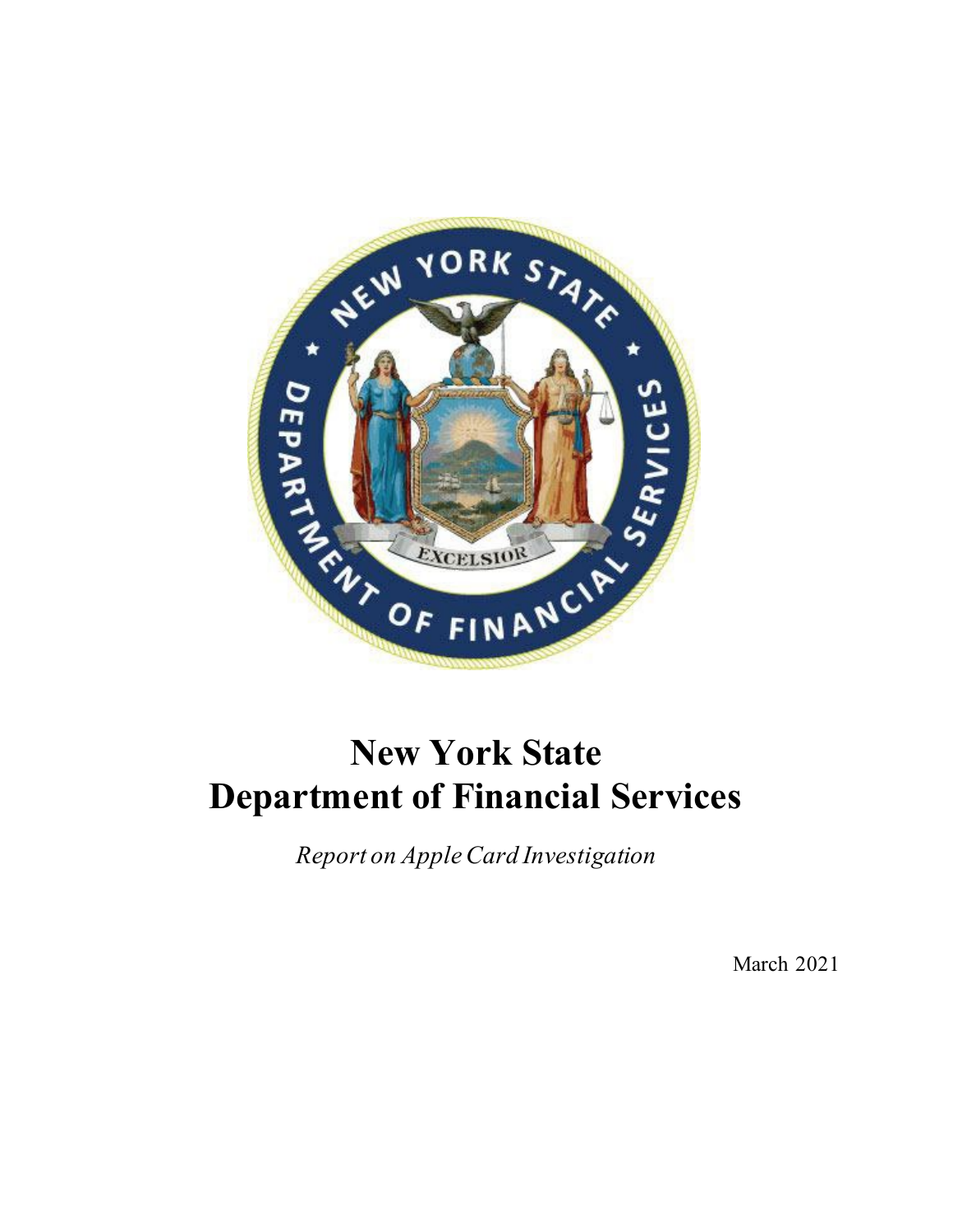# **I. Summary**

The New York State Department of Financial Services (the "Department" or "DFS") is the State's financial services and insurance regulator. The Departmentsupervises and regulates the activities of approximately 1,500 banking and other financial institutions with assets totaling more than \$2.6 trillion, including state-chartered banks, branches and agencies of foreign banks, credit unions, credit reporting agencies, and mortgage bankers and servicers, as well as the activities of nearly 1,800 insurance companies with assets totaling more than \$4.7 trillion. The Department's Consumer Protection and Financial Enforcement Division protects consumers of financial products and services by fighting consumer fraud, ensuring compliance with federal and state law, and educating consumers. Among the Department's responsibilities is enforcing New York and federal fair lending laws.

The Department issues this report to inform the public of the outcome of its investigation of allegations of discrimination against women in the underwriting of the Apple Card co-branded credit card ("Apple Card") offered by Apple Inc. ("Apple") and underwritten by Goldman Sachs Bank USA ("Goldman Sachs" or the "Bank"), a New York State-chartered bank.

In November 2019, allegations surfaced on Twitter regarding discrimination by the Bank in extending credit for Apple Card. Consumers complained that the Bank, in its underwriting of Apple Card credit card accounts, offered lower credit limits to women applicants and denied women accounts unfairly. These claims, in turn, brought the issue of equal credit access to the broader public, sparking vigorous public conversation about the effects of sex-based bias on lending, the hazards of using algorithms and machine learning to set credit terms, as well as reliance on credit scores to evaluate the creditworthiness of applicants.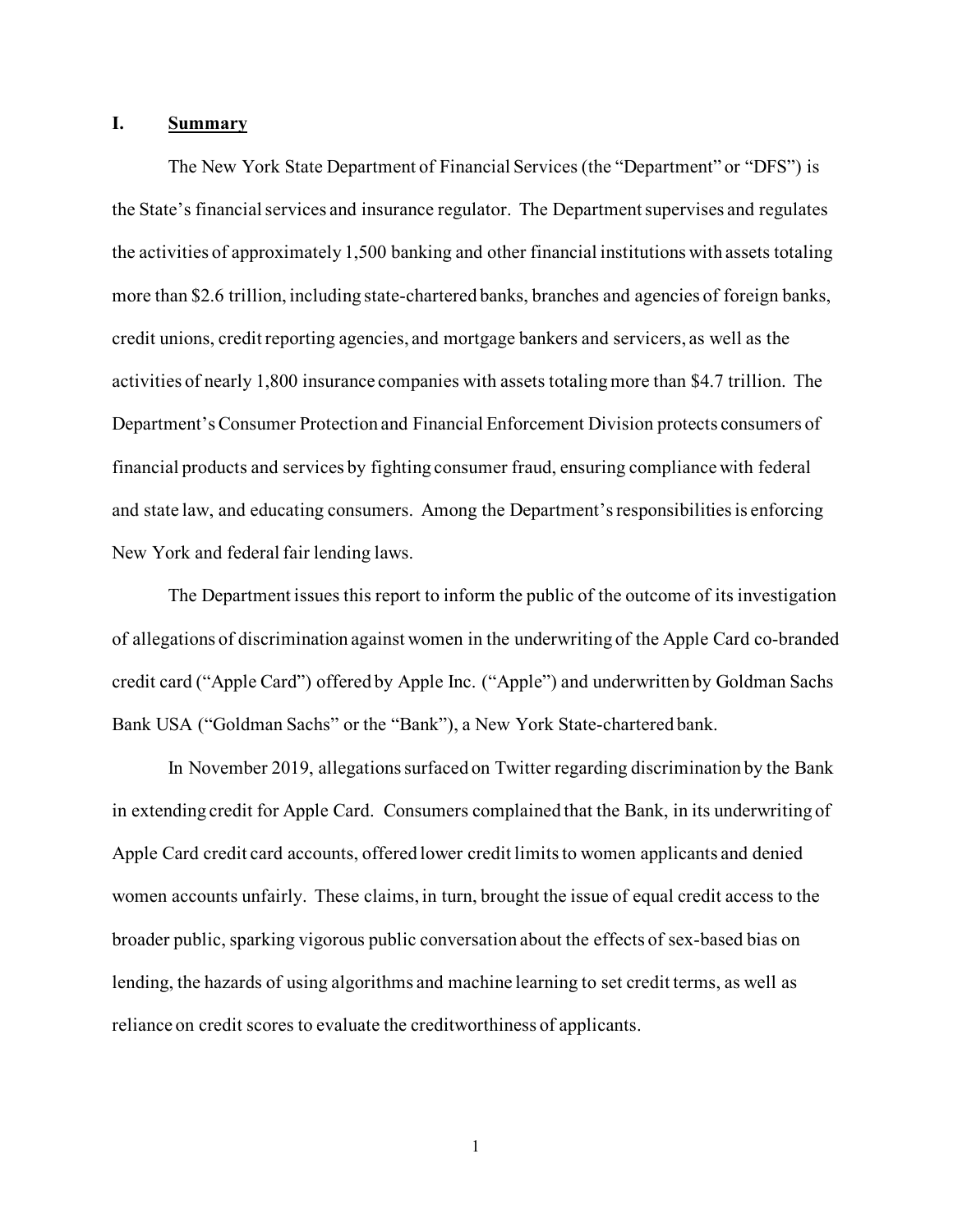Lenders, including credit card issuers, are prohibited from considering an applicant's sex or gender identity or expression when deciding the offer and terms of credit. The Department, authorized to enforce federal and state fair lending laws and mandated to protect consumers, launched an investigation into the allegations.

As detailed below, the Department's exhaustive review of documentation and data provided by the Bank and Apple, along with numerous interviews of consumers who complained of possible discrimination, did not produce evidence of deliberate or disparate impact discrimination but showed deficiencies in customer service and transparency, which the Bank and Apple have since taken steps to remedy. Additionally, this report addresses issues illuminated by the public discussion of the allegations, including misconceptions about spousal "shared finances" and authorized users, how to build credit history, the need for increased transparency in credit decisions, bias inherent in credit scoring, and the risks and benefits of using artificial intelligence in credit decision-making.

# **II. Background**

# *a. History of Discrimination against Women in Lending*

Before the passage of the federal Equal Credit Opportunity Act ("ECOA") in the 1970s, racial, ethnic, and sex-based bias were inherent and even expected in creditworthiness determinations. Professional credit managers routinely applied their "judgment" or "intuition" to decision-making. These beliefs often included false and harmful assumptions regarding women's abilitiesto manage finances, their likelihood of earning an income independently, and the perceived negative effect on their income potential from childbearing. Consequently, single and married women, whether employed full-time or not, and regardless of "breadwinner" status, were not offered credit independently and typically had to provide a male co-signer.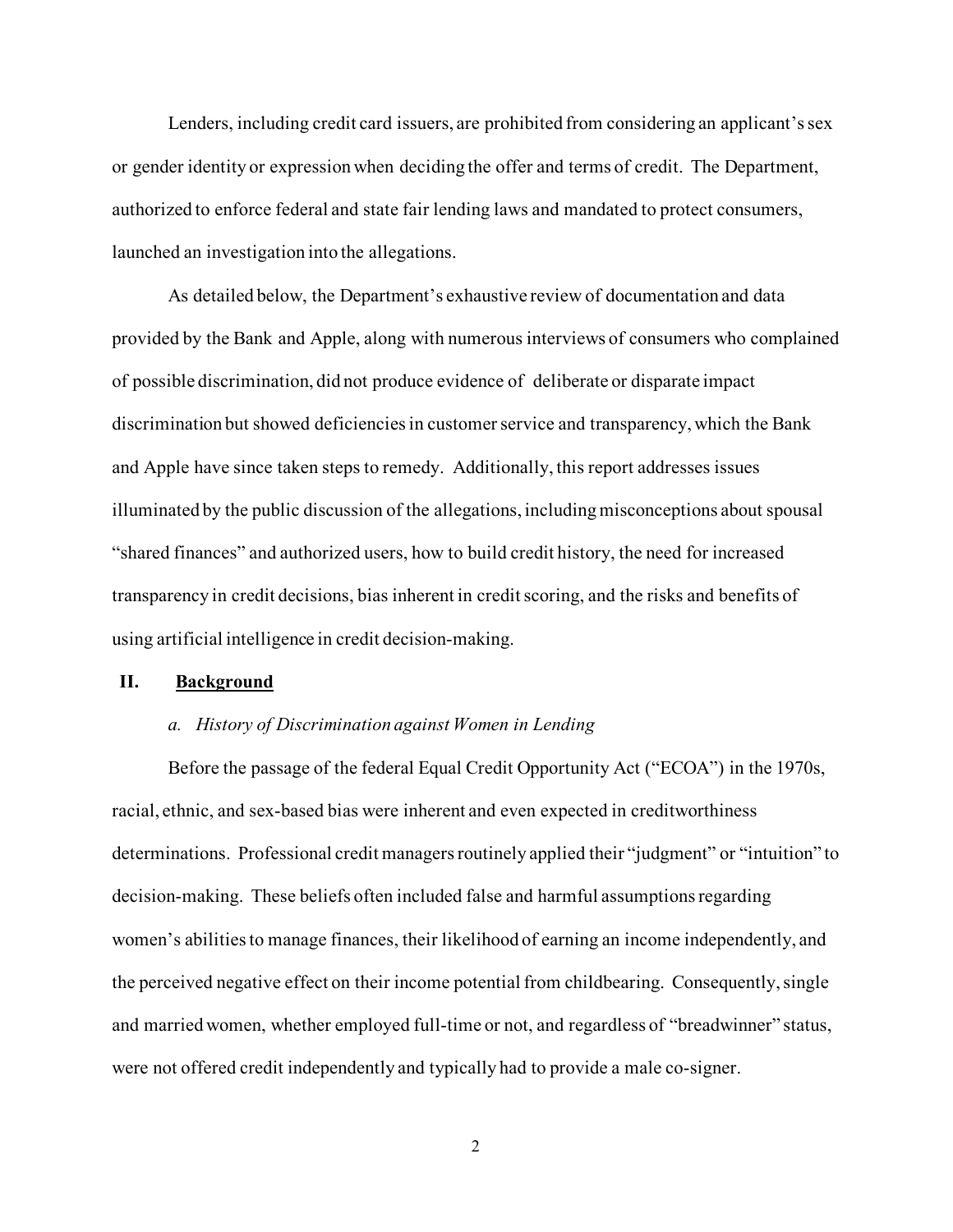Statistical scoring, introduced in the mid-twentieth century, was intended in part to reduce or eliminate unacceptable human biases from credit determinations. Nonetheless, lenders continued to consider a broad range of data in calculating creditworthiness, including data associated with discriminatory assumptions. The industry continued to seek to determine an applicant's "good character," the same quality that credit managers historically assigned applicants, but through the prism of statistical analysis.

Upon its passage, ECOA prohibited reliance on sex or marital status, and then, later, race, nationality, religion, age, and the receipt of public assistance, in lending decisions. In sum, ECOA and related New York law rendered impermissible the statistical scoring that took into account these consumer characteristics.<sup>[1](#page-3-0)</sup> These laws are believed to have reduced bias in credit decision-making and broadened access to credit. At the same time, women and minorities in the United States continue to qualify generally for less credit and at higher cost than white men. The Department's commitment to combating and remediating the problem of sex-based discrimination in lending recognizes this history.

# *b. Apple Card*

Apple and Goldman Sachs launched Apple Card in August 2019. Although advertisements stated that Apple Card was "created by Apple, not a bank," Goldman Sachs was responsible for the Apple Card credit policy and underwriting decisions as well as the management of the Apple Card program, including customer service. Advertising also promoted Apple Card as helping users "lead a healthier financial life" through the elimination of fees and provision of tools for managing spending and reducing interest. Marketing materials further

<span id="page-3-0"></span><sup>&</sup>lt;sup>1</sup> The New York State Human Rights Law contains equal credit opportunity provisions prohibiting discrimination on the basis of, "race, creed, color, national origin, sexual orientation, gender identity or expression, military status, age, sex, marital status, disability, or familial status." New York State Exec. Law § 296-a.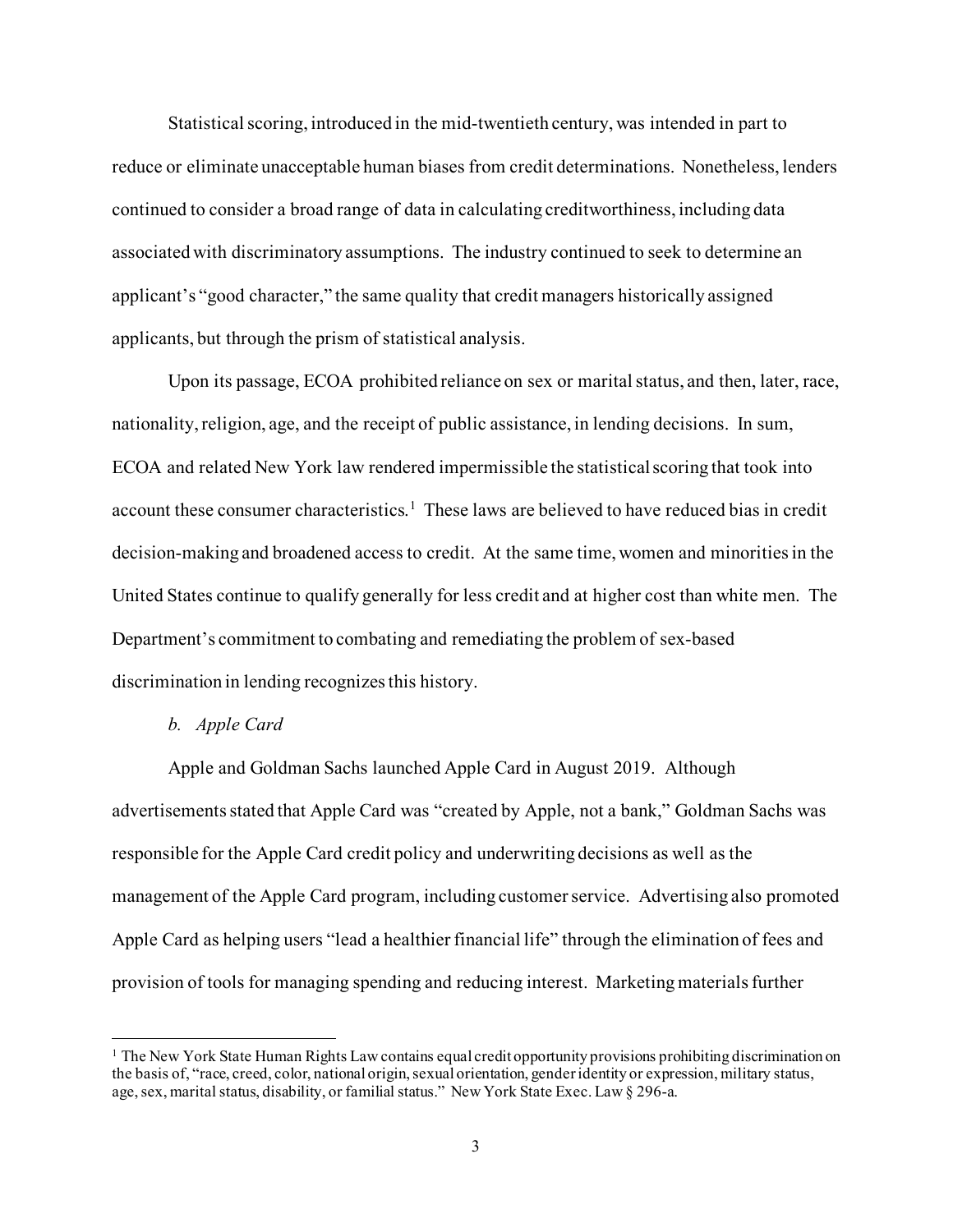stated Apple Card would offer more privacy to users than other credit cards: announcing the card's introduction, Tim Cook, CEO of Apple, said it was designed to "put privacy and security first." The card additionally extended cash-back incentives, enhanced for purchases of Apple products, and Apple touted that iPhone users could apply using an app on their phones and begin using their new account "in minutes." These claims attracted consumers, who flocked to apply for the Apple Card. In the first few months the card was available, millions of Americans, including hundreds of thousands of New Yorkers, applied for Apple Cards.

# *c. Allegations of Discrimination*

The initial allegations that caught public attention originated from a tech entrepreneur (the "Consumer") who reported on Twitter that although his wife and he file joint tax returns and live in a community property state, he was offered a credit limit on an Apple Card 20 times higher than her offer. In a series of tweets, beginning November 7, 2019, the Consumer ascribed the difference in credit limits to sex discrimination. The Consumer also voiced concerns that the Bank relied on algorithms and machine learning for credit decision-making and complained that an Apple Card customer service agent could not explain these algorithms or the basis for the difference in credit limits. Furthermore, the Consumer was frustrated by the Bank's policy requiring new Apple Card account holders to maintain an Apple Card account for six months before they could be eligible for a credit limit increase.

The Consumer's complaints generated many Twitter responses, including tweets by a cofounder of Apple who tweeted that he, too, was offered dramatically better credit terms than his wife was offered, even though the couple shared bank and credit card accounts and held their assets jointly. The Bank, upon re-review of both sets of credit files, raised the credit limits of both women to match the credit limits of their respective spouses within days after their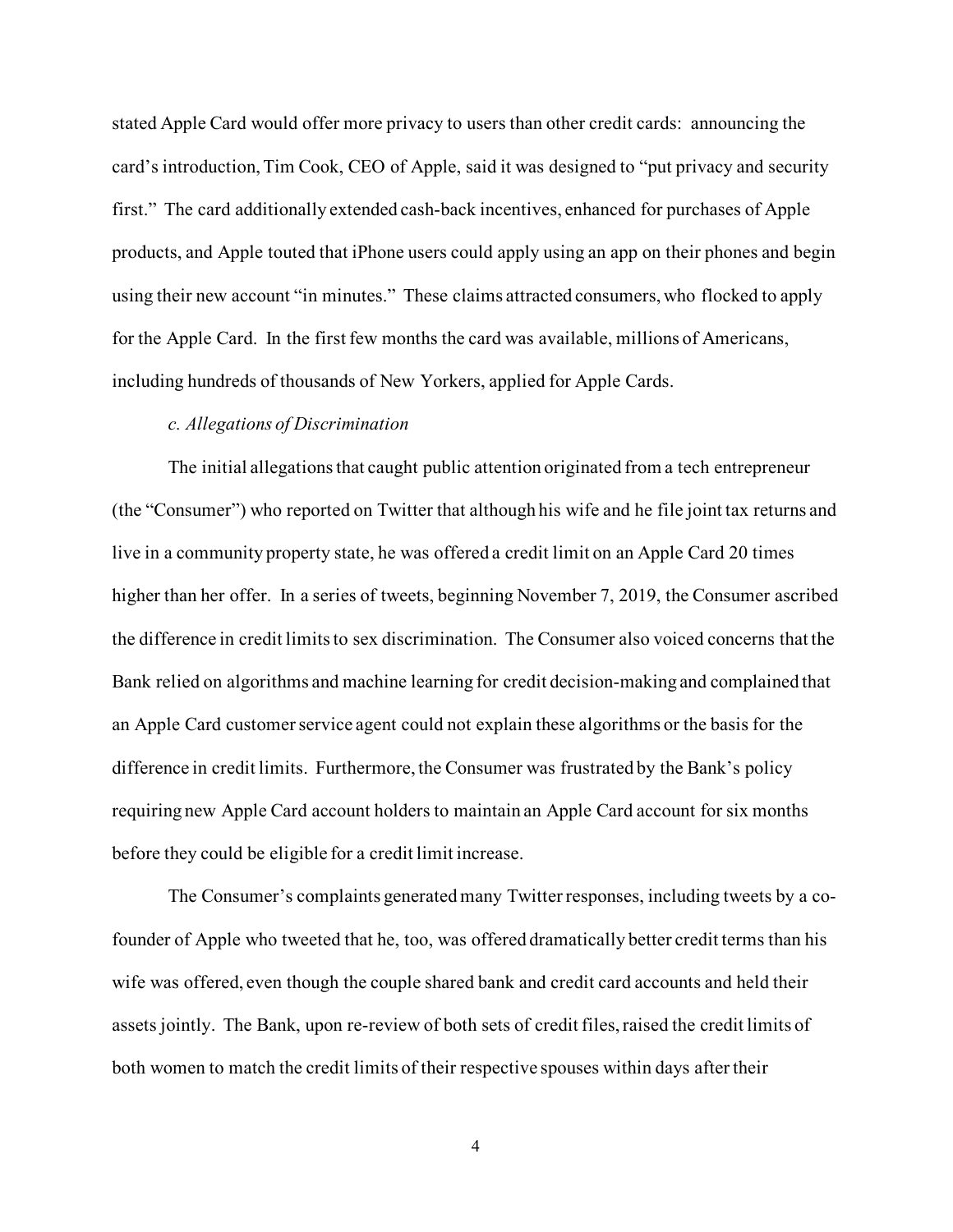complaints surfaced. At that time, the Bank also eliminated the six-month waiting period for appeals of credit decisions.

### **III. The Department's Investigation**

The Department undertook an investigation into whether the Bank unlawfully discriminated against women in Apple Card underwriting. In the course of its investigation, the Department reviewed several thousand pages of records and written responses from the Bank and Apple, interviewed witnesses, and met with representatives of both companies and analyzed underwriting data from the Bank. The Department also interviewed Apple Card applicants who complained of discrimination. Details of the investigation are set forth below.

#### *a. Fair Lending Review*

Under federal and New York law, lenders, including credit card issuers, are barred from considering an applicant's sex and marital status in issuing credit. Lenders are permitted, however, to offer different termsto borrowers based on objective differencesin their creditworthiness.

The law generally recognizes two categories of discrimination in lending: disparate treatment and disparate impact. The first prohibited category of discrimination, disparate treatment, refers to the intentional use of prohibited classifications (such as sex and marital status) in lending decisions. Disparate impact, on the other hand, refers to facially neutral lending policies that nevertheless result in unequal outcomes for members of protected classes, such as race or sex. DFS reviewed the Apple Card policies and practices for evidence of both disparate treatment and disparate impact and found that women and men with equivalent credit characteristics had similar Apple Card application outcomes.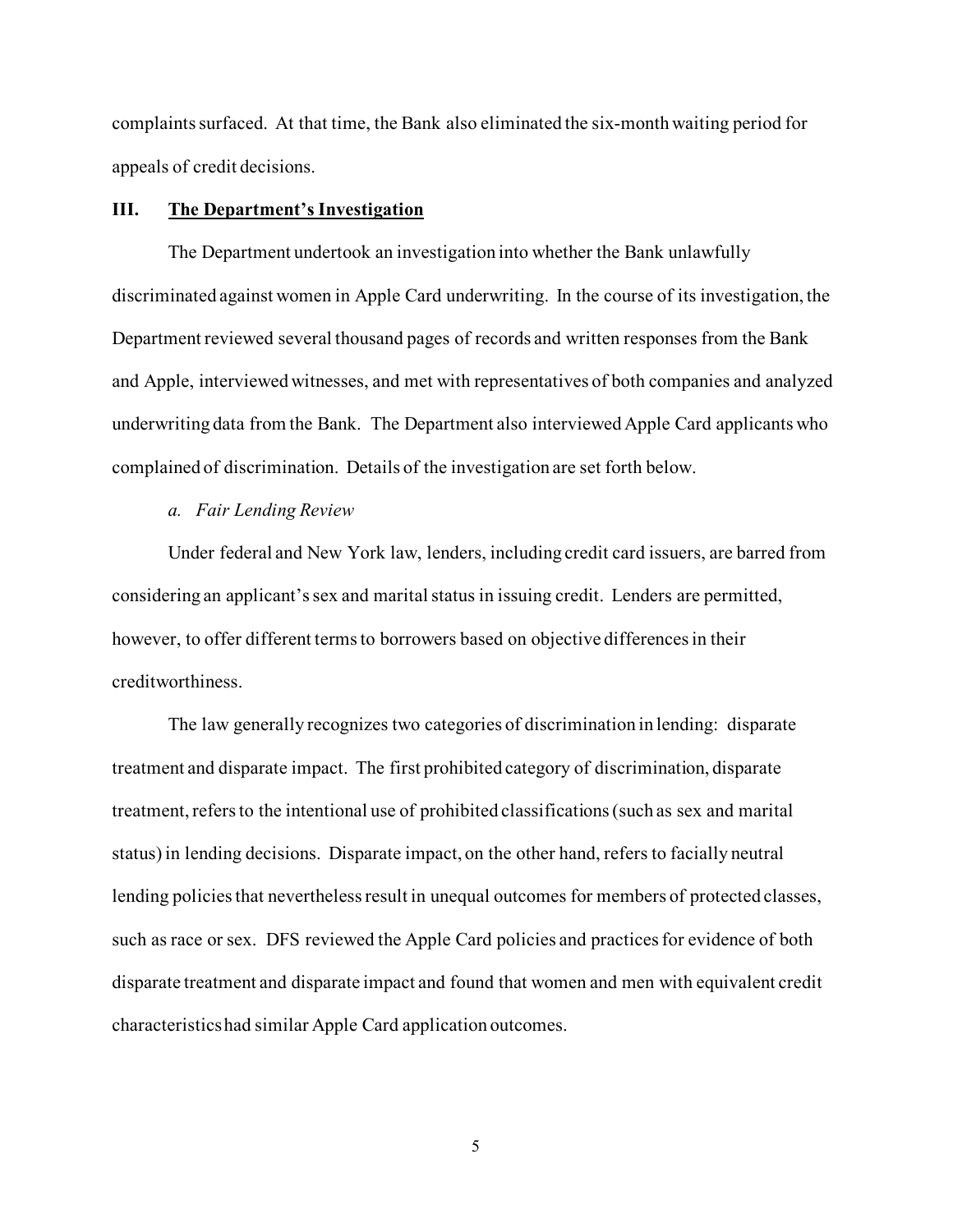With regard to disparate treatment, the Department did not find evidence of unlawful intentional discrimination against women or members of other protected classes. The Department did not find, for example, any policy providing for lower credit limits for women or evidence suggesting the Bank intentionally judged women and men by different standards.

Likewise, the Department did not find evidence of disparate impact fair lending violations in the Bank's Apple Card credit lending decisions. The Department's Consumer Examinations Unit ("CEU") , which specializes in statistical analysis of lending outcomes to detect disparate impact and evaluates lenders of all types regulated by the Department, evaluated the Bank's Apple Card underwriting data to determine whether the Bank's credit decisions resulted in disparate impact. CEU regularly conducts fair lending exams of all New York statechartered banks. During the last year, through its examinations of other institutions supervised by the Department, CEU has uncovered and remediated a variety of improper lending practices, including inadequate fair lending training, inadequate fair lending safeguards for third parties involved in the lending process, and excessive discretion afforded to lending personnel in evaluating loan applications.

Using a very large data set of the Bank's Apple Card underwriting data for nearly 400,000 New York applicants, covering applications dating from the launch of Apple Card until the time of the initial discrimination complaints, CEU used regression analysis, a standard technique, to evaluate the underwriting. CEU's analysis did not bear out violations of fair lending laws. Additionally, the Department found that the Bank had a fair lending program in place for ensuring its lending policy—and underlying statistical model—did not consider prohibited characteristics of applicants and would not produce disparate impacts.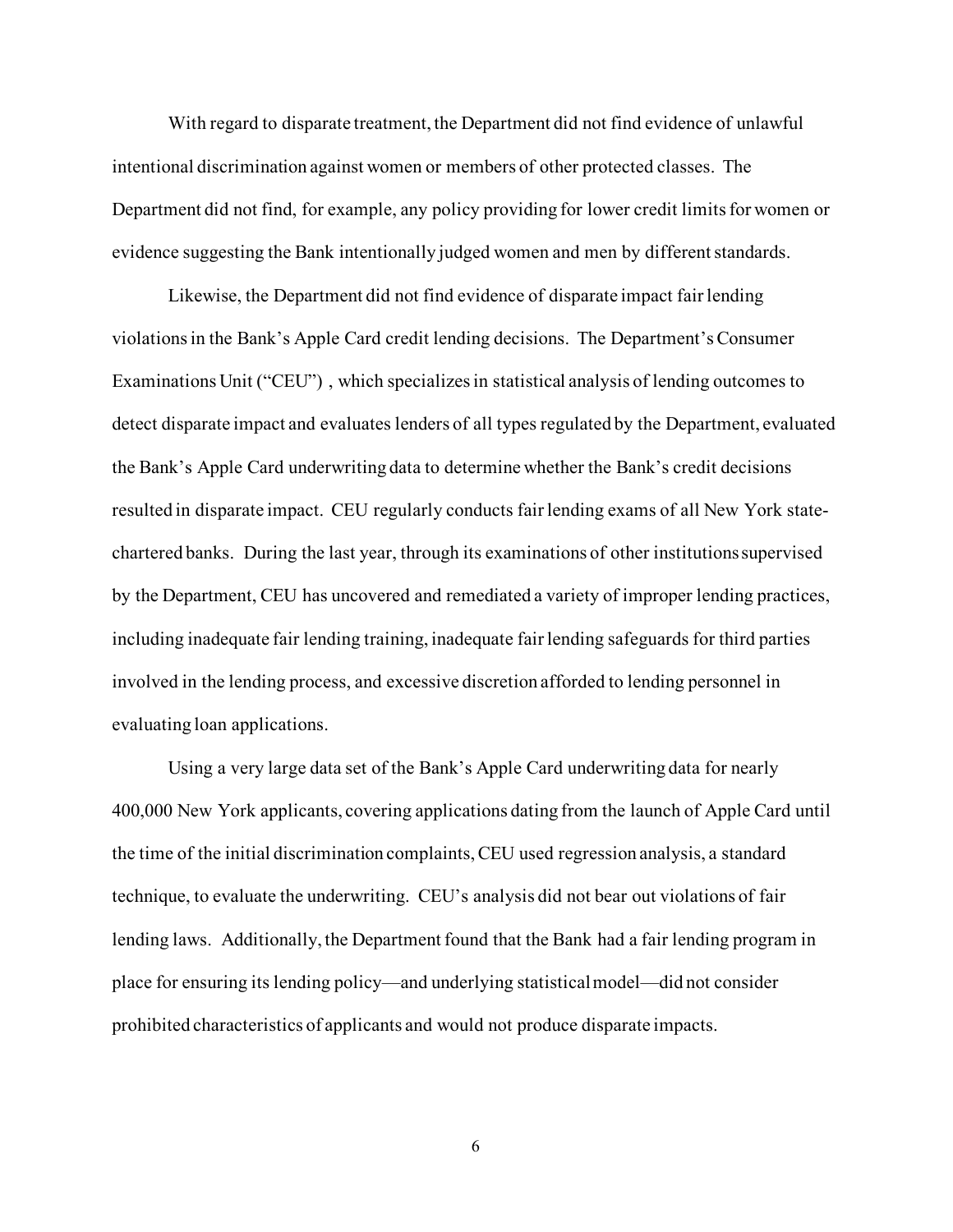At the Department's request, the Bank also explained its Apple Card credit decisions for individuals who sent discrimination complaints to the Department. In each instance, the Bank was able to identify the factors that led to the credit decisions, such as credit score, indebtedness, income, credit utilization, missed payments, and other credit history elements. These decisions appeared to be consistent with the Bank's credit policy, and none of the factors identified was an unlawful basis for a credit determination.

# *b. Review of Other Consumer Complaints*

# *1. Lack of Transparency*

Consumers also complained to the Department of a lack of transparency in the process for determining credit terms. Although the law requires lenders to explain underwriting decisions to applicants only in the event of a denial of credit, the Department notes that transparency as to account holders' credit terms supports consumer trust. The Consumer suggested on Twitter that the Bank used a "black box" algorithm that produced unexplainable outcomes. Although the Bank was able to explain, at the request of the Department, the credit decisions for all of the individuals who filed complaints, lack of transparency to the complainants themselves in this case seemed to produce confusion that could have been mitigated.

A more robust, consumer-focused policy for account holder requests appealing Apple Card credit terms could have reduced customer confusion. Requiring account holders to wait six months to appeal credit terms frustrated applicants who were surprised by their Apple Card credit limits and annual percentage rates. In the aftermath of media scrutiny in November 2019, the Bank's prompt change in policy demonstrated that the Bank was capable of reviewing credit terms and offering modifications more quickly than initially allowed.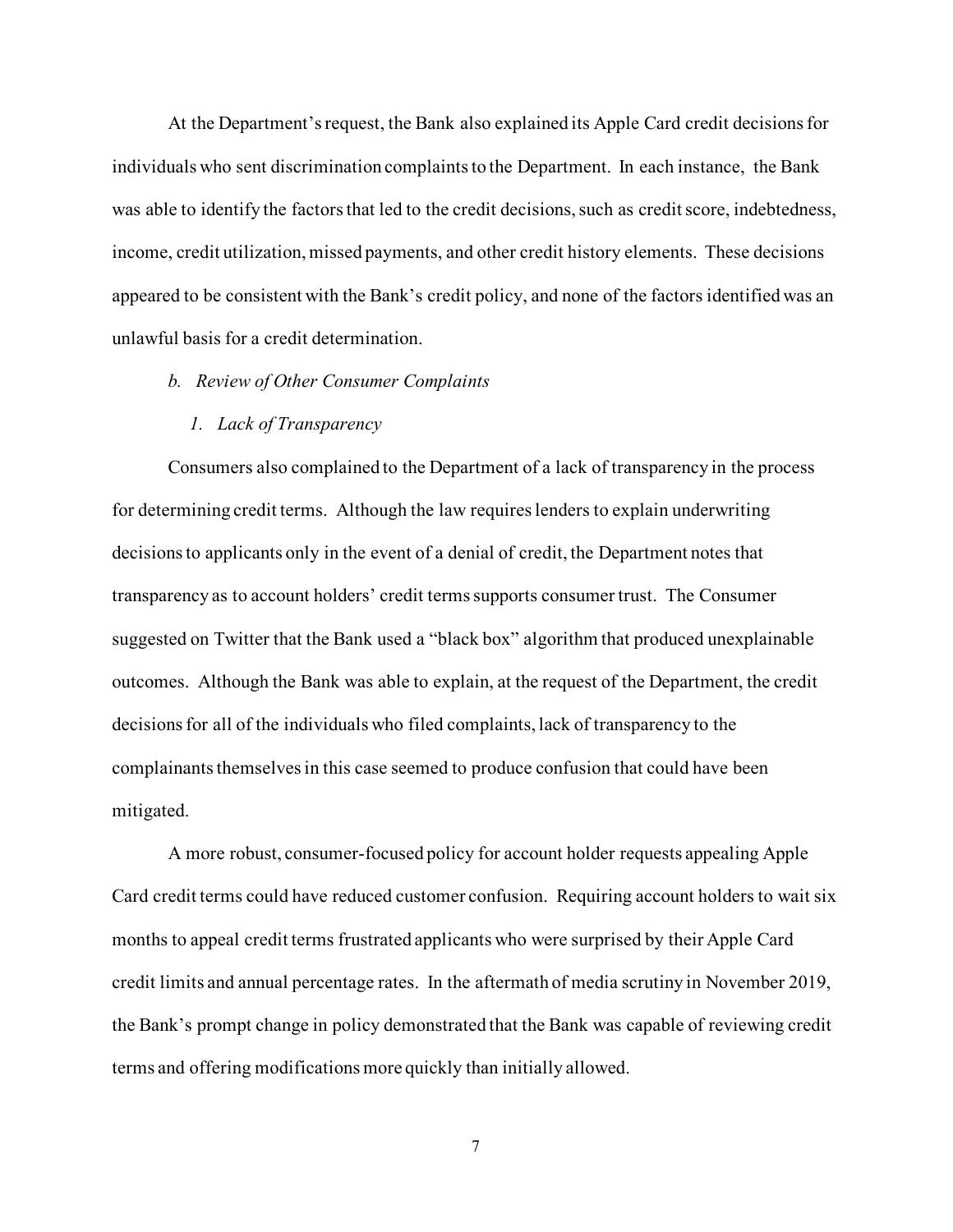Responsiveness to customer appeals is especially important when account holders have little insight into the basis for their credit terms. As noted above, the federal law mandates that lenders explain only credit denials to applicants, not the reasons for the amount and terms of credit granted. At the same time, in the rush to roll out Apple Card, the Bank seemed unprepared for the possibility that its complex underwriting model that allowed applicants to begin using their Apple Cards right away would produce outcomes that might surprise applicants. These issues were compounded by internal deadlines and pressure on the Bank to roll out the Apple Card by a particular date. In the end, a more nimble policy for credit term review at the time of the Apple Card introduction would have provided consumers with a greater sense of fair treatment.

The Department notes the recent efforts of Goldman Sachs and Apple to increase transparency through the introduction of the "Path to Apple Card." In the course of the investigation, the Department and the Bank engaged in constructive dialogue in connection with consumer concerns set forth in this report, including transparency in the issuance of credit. The Bank and Apple focused on these issues and, in the course of these discussions, launched a new initiative, "Path to Apple Card."

Introduced in June 2020, Path to Apple Card is a program designed to assist declined applicants in improving their credit, with the goal of obtaining an Apple Card upon completion of the program. If invited to join Path to Apple Card, a consumer receives step-by-step instructions which, if completed satisfactorily, will lead to approval for the Apple Card. These step-by-step instructions may include, for example: making timely payments on all loans and lines of credit, reducing credit card and personal loan debt, and resolving past due balances. More than 70,000 consumers have enrolled in the Path to Apple Card program. The initial Path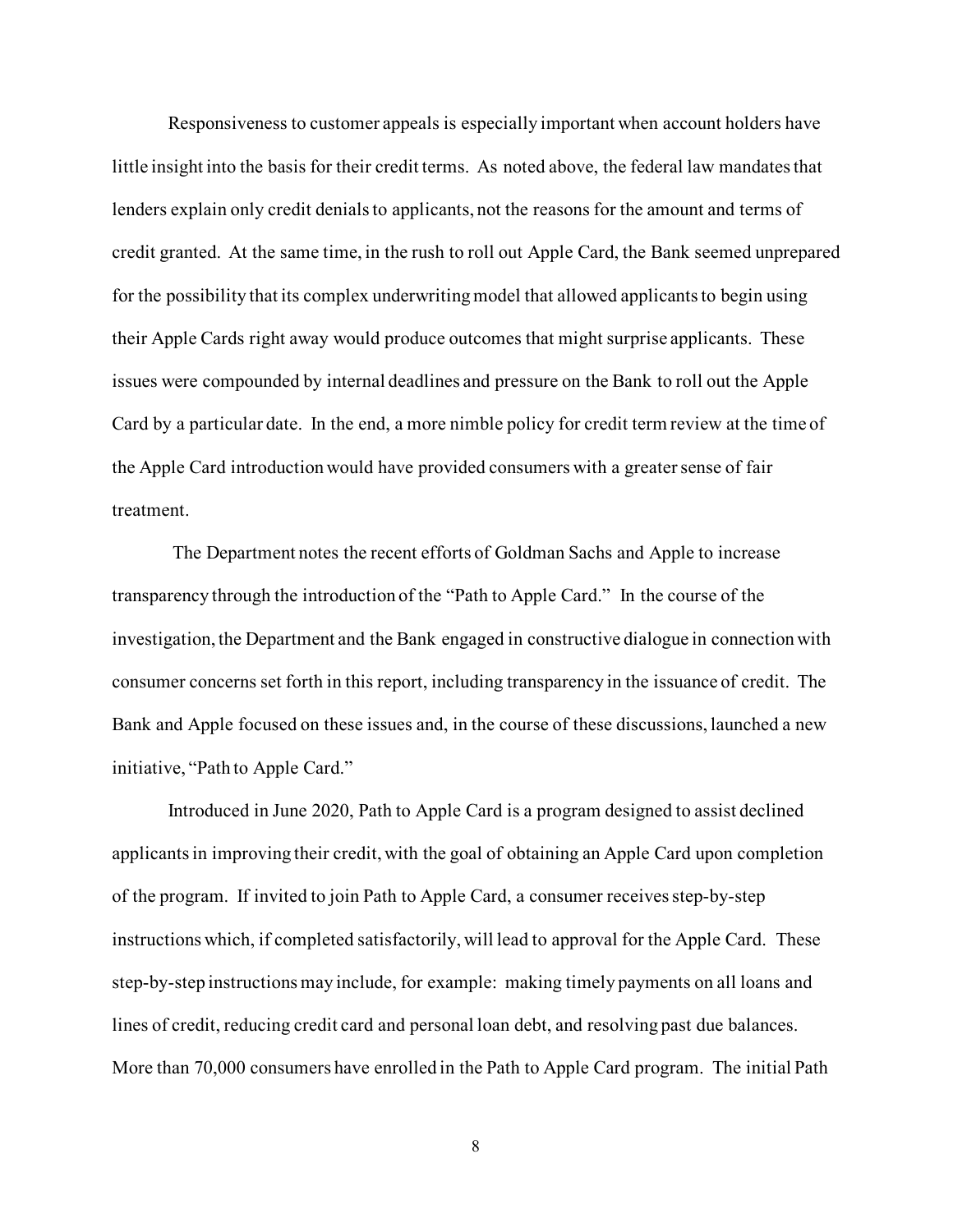to Apple Card applicants are nearing completion of the program, and nearly 5,000 applicants have been approved for an Apple Card. Nearly one-third of applicants are on track to receive approval for an Apple Card in the coming weeks.

The Department notes also that the Apple Card website now provides an explanation for the credit terms issued by Goldman Sachs.<sup>[2](#page-9-0)</sup> This portion of the website, "A Closer Look at our Application Process," provides a snapshot of the data the Bank draws upon in setting credit terms, including utility payment histories, disposable income, and information provided in credit reports provided by TransUnion:



The same webpage offers explanations regarding how consumers may increase the probability of Apple Card approval. These recommendations include paying more than the minimum on debt payments, building a credit history, and limiting applications to credit card issuers within a brief period of time. A snapshot of the website is provided below:

<span id="page-9-0"></span><sup>2</sup> https://www.apple.com/apple-card/financial-health/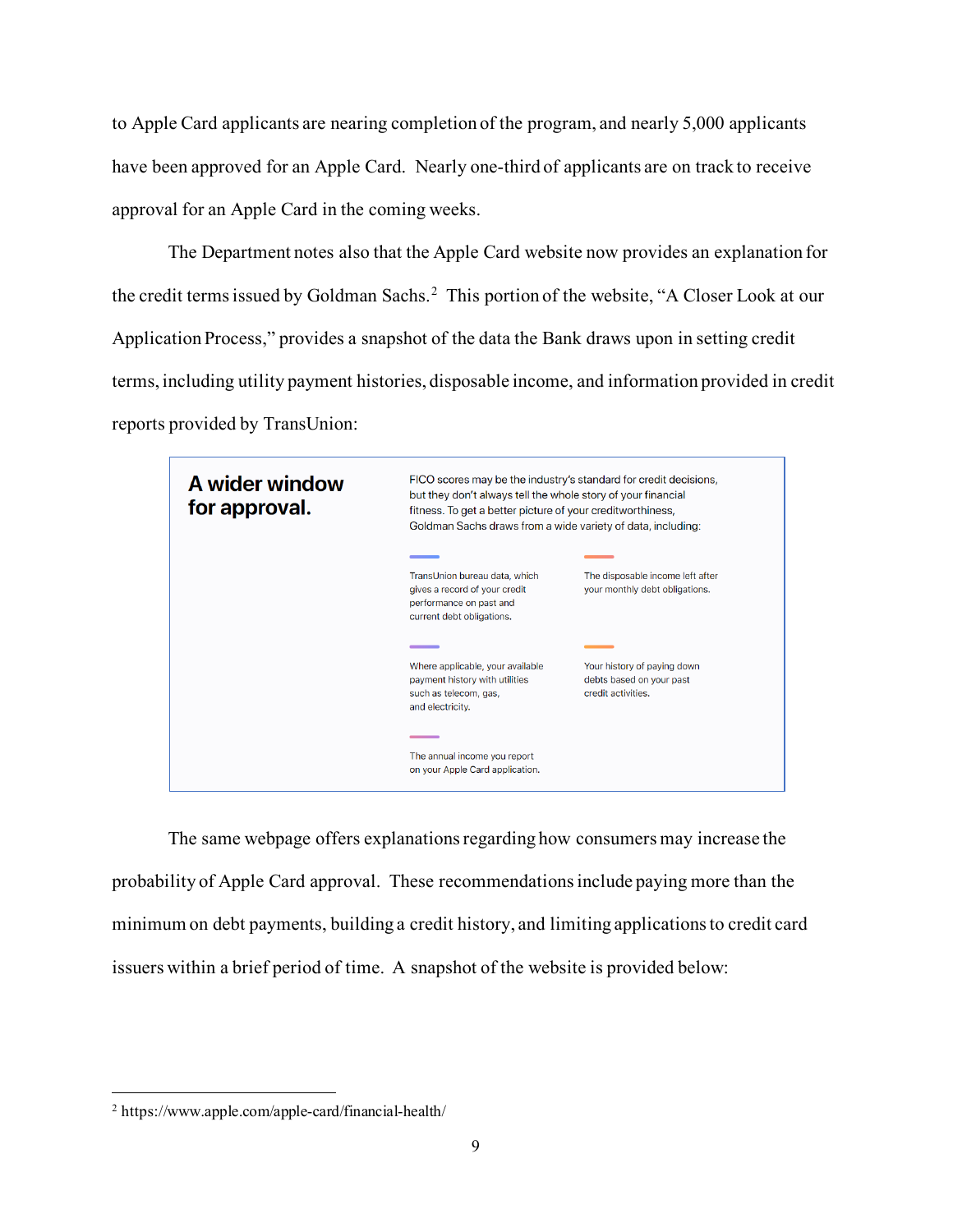

# *2. Different Credit Outcomes for Spouses*

In the course of the investigation, the Department learned it is a common misconception that spouses are entitled to equal credit terms from credit card issuers if they "shared finances." Like the Consumer on Twitter, they expressed the belief that they should have received the same Apple Card offers as their spouses because they shared bank accounts and other assets.

Although these couples complained that they were treated differently by the Bank, they typically had different credit scores, and a closer look revealed differences in credit profiles between spouses. In some instances, for example, one spouse was named on a residential mortgage, while the other spouse was not. Likewise, some individuals carried multiple credit cards and a line of credit, while the other spouse held only a single credit card in his or her name. These distinguishing characteristics can lead to differing credit offers. This is because creditors consider an applicant's experience with and history of managing credit to be a predictor of future credit management, so a credit history with multiple tradelines and mix of credit types, such as a mortgage, student loans, and credit cards with on-time payments may produce more favorable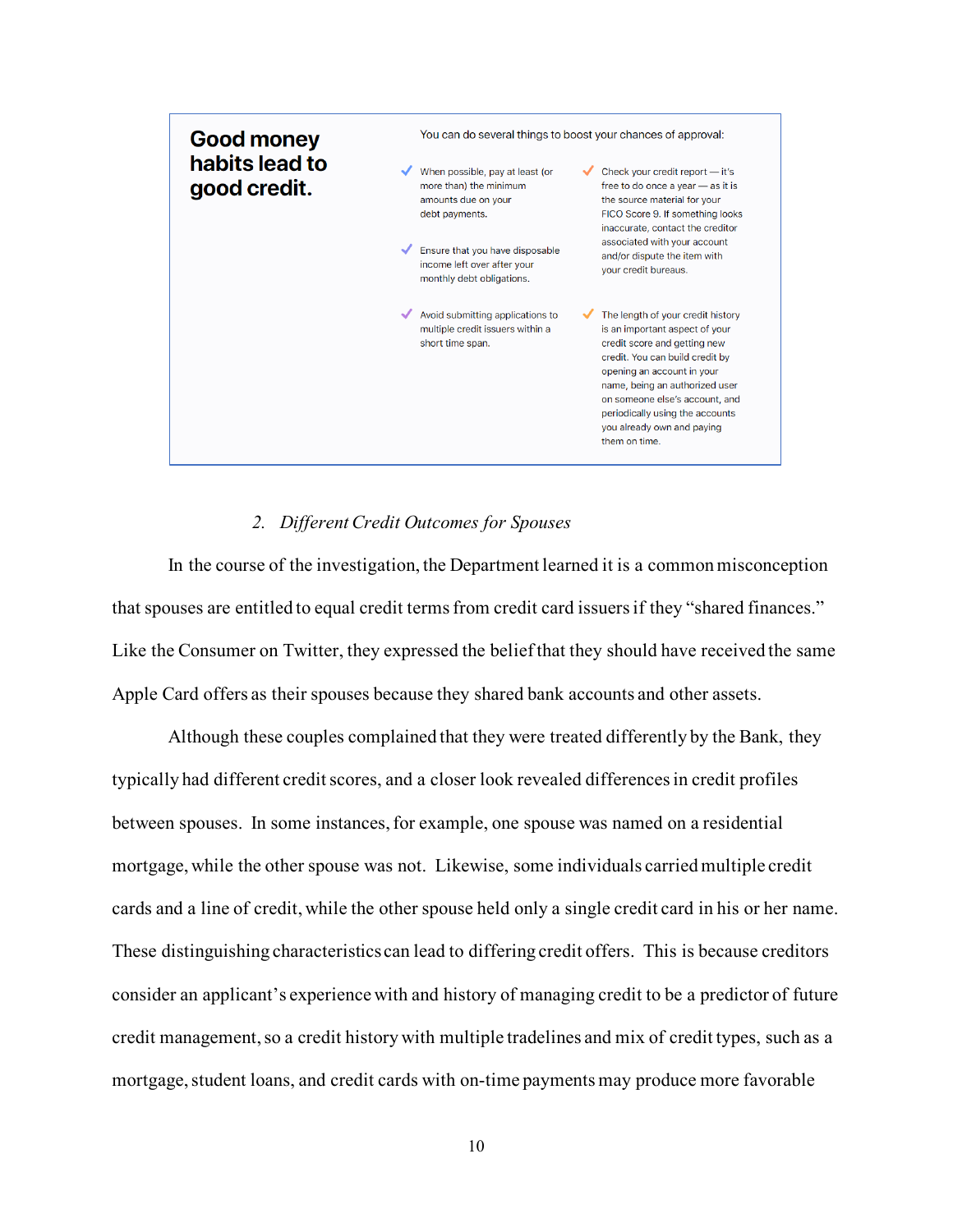credit terms than a sparser credit history with just one or two credit cards, even if the those cards are always paid off fully and timely. (Creditors are also required to consider an applicant's ability to pay in making underwriting decisions, though they have discretion to consider only independent resources of an applicant or to take into account resources to which the applicant has a reasonable expectation of access. The Apple Card application asked applicants to include "all sources of income," including "income from someone else," such as a spouse.)

# *3. Inability to Add an Authorized User*

Consumers also expressed frustration with Apple Card's policy disallowing authorized users. An authorized user is an individual permitted by the account holder to use a credit card. Adding an authorized user does not involve creditor review of the authorized user's credit history, and the authorized user is generally not legally responsible for the debts on the account.<sup>[3](#page-11-0)</sup> (A joint account holder, in contrast, is considered in the underwriting process and is fully liable for debts on an account.) Authorized user status is frequently used by couples who share finances. Without the option of authorized user status, any consumer who wishes to use an Apple Card must apply and be individually evaluated through the Bank's underwriting process. To date, this remains the Apple Card policy, though according to recent news reports, Apple and the Bank are planning to introduce a multi-user feature for Apple Card that will allow an account holder to authorize family members to use the account holder's Apple Card.

Although authorized user status can offer convenience, consumers should be aware of potential pitfalls. Admittedly, consumers can commence building credit history through authorized user status. At the same time, lenders may give less weight to authorized user status in evaluating creditworthiness. In other words, relying on access to credit as an authorized user

<span id="page-11-0"></span><sup>&</sup>lt;sup>3</sup> Liability for debts may vary depending on state law, as described below.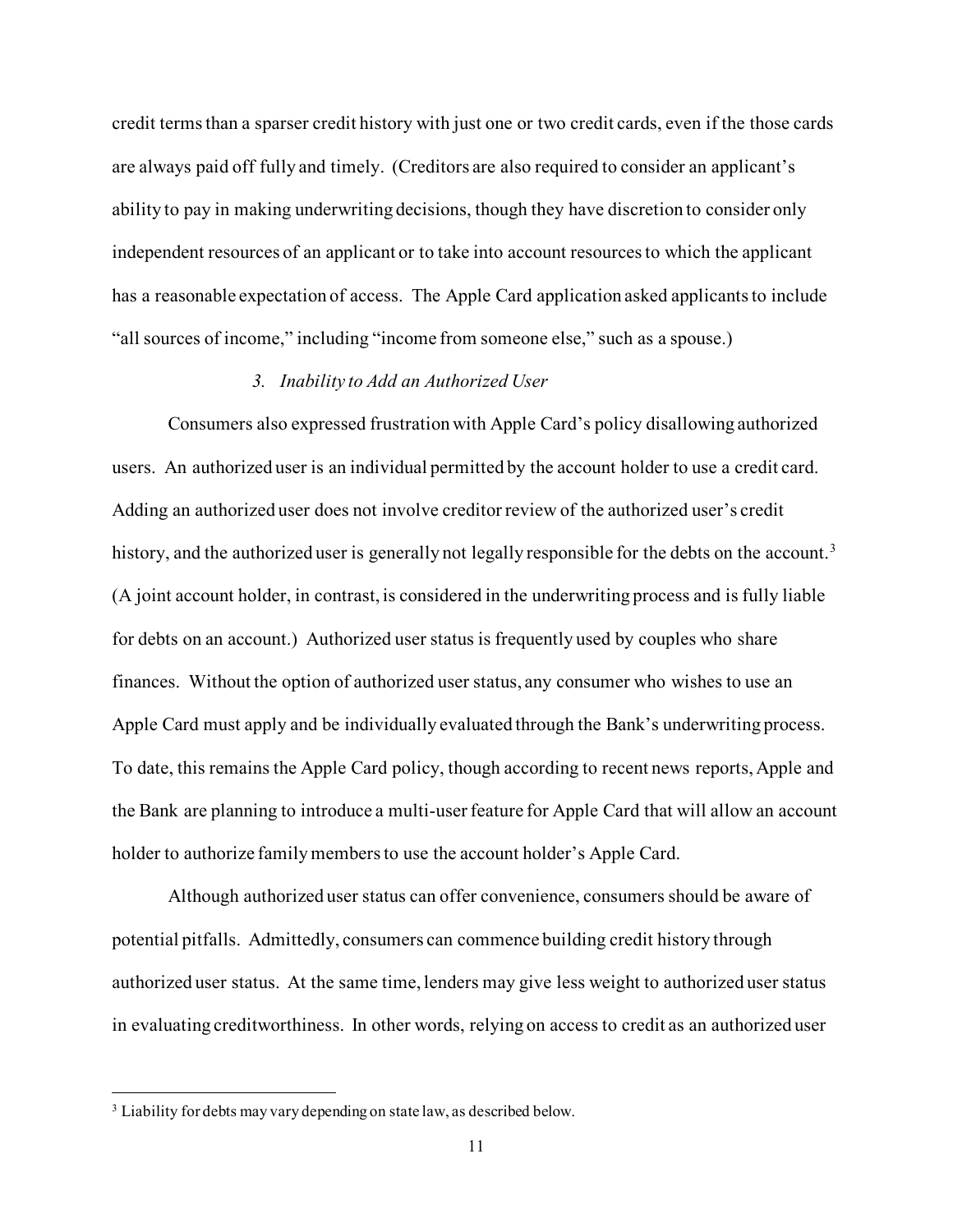rather than establishing independent accounts may lead to a weaker credit history. Additionally, a spouse ultimately may be liable for account debts even if only an authorized user. In these instances, the authorized user spouse accrues a lesser credit history, but remains liable for debts on the account. [4](#page-12-0) Furthermore, if an account holder's credit history declines, the authorized user's credit record may be negatively affected.

The Department encourages individuals to establish their own credit history responsibly. Opening an individual credit card account and making timely payments—no matter how small provides a baseline for growing a credit history. Over time, requesting credit increases likewise serves to enhance credit history. Similarly, other loans—including auto loans and student loans—should be paid timely. Banks and credit unions also offer low-risk credit-builder loans designed to help build credit. In addition, couples should recognize that naming only one spouse on a mortgage loan limits the ability of the other to grow credit based on that mortgage.

# **IV. Contextualizing the Investigation's Findings: Credit Scoring and Credit Access More Generally**

The consumers who initially raised concerns about Apple Card generally had not encountered barriers to obtaining credit. Indeed, among the consumers who submitted complaints to the Department following the allegations on Twitter, almost all were moved to complain because, as a result of prior experience with credit applications, they were surprised that they were denied an Apple Card or hadn't been granted more favorable terms for their Apple Card. However, unequal access to credit is a systemic problem in need of a remedy. The outcome of this investigation—that the Department did not find unlawful discrimination against

<span id="page-12-0"></span><sup>4</sup> For example, any property held jointly by a couple may be subject to a claim from a creditor against the account holder. Also, in community property states, debts are shared by the couple in the course of a divorce. Even in states such as New York, which is not a community property state, a judge could assign credit card debts to an authorized user spouse in a divorce settlement.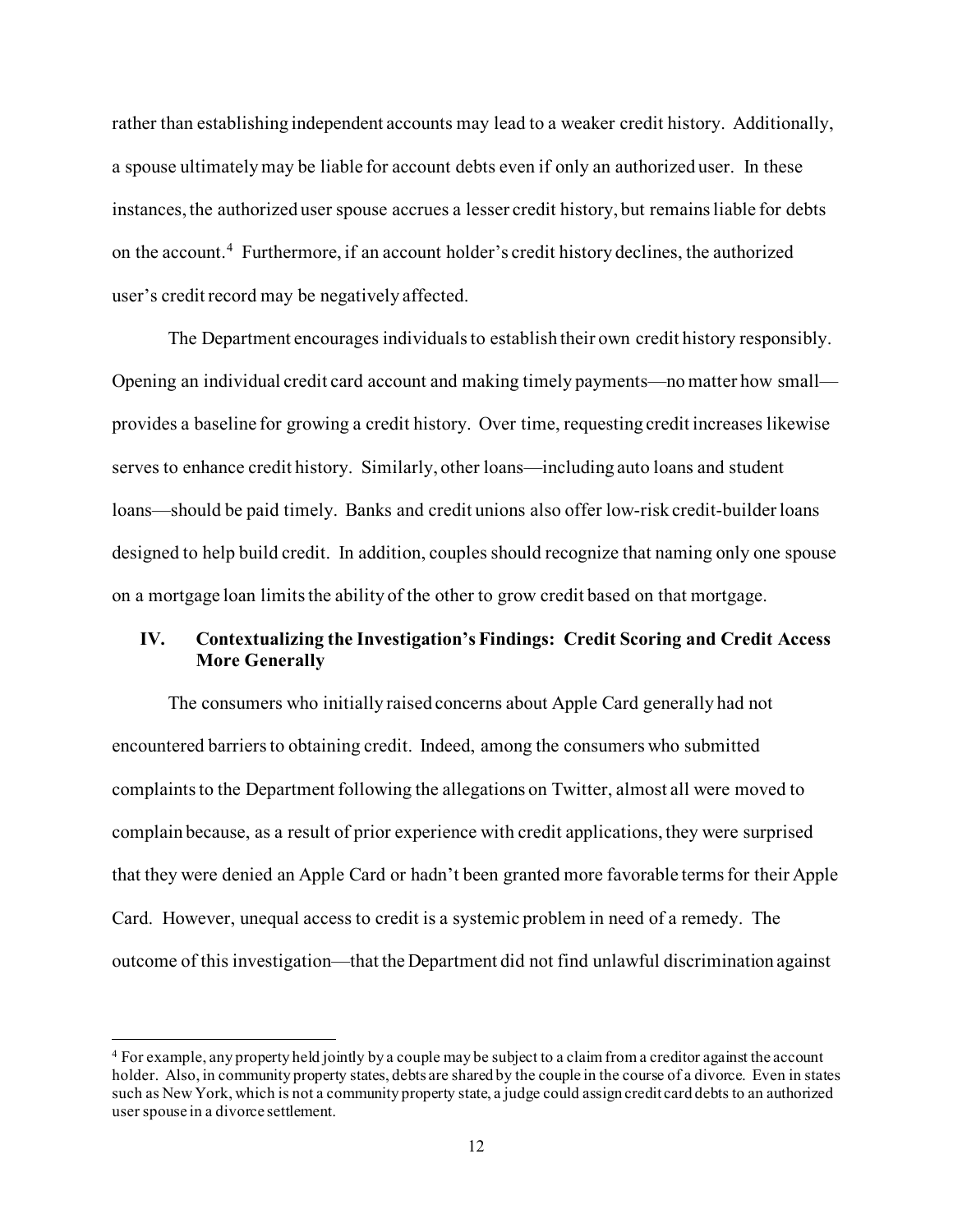women applicants for Apple Card, that the individuals who raised concerns tended to have good access to credit otherwise, and that the problems might have been prevented by better management of the product's roll-out—does not prove otherwise. The use of credit scoring in its current form and laws and regulations barring discrimination in lending are in need of strengthening and modernization to improve access to credit.

### *a. Understanding Credit Scores*

Credit scoring, commonly relied upon by lenders for credit determinations, affects nearly all consumers attempting to access credit, but the source of credit scores and their effect on credit access is not necessarily well-known. Almost all applicants who submitted complaints to the Department expressed the belief that their credit scores should have led to approval for an Apple Card or more favorable terms, but their understanding of the bases for their scores diverged substantially.

There are many types of credit scores, and an individual's credit scores can change frequently. In addition to Fair Isaac, the source of FICO scores, the three major credit reporting agencies produce VantageScore credit scores, and creditors also produce in-house proprietary scores, which they may use in combination with FICO and VantageScore to evaluate creditworthiness.<sup>[5](#page-13-0)</sup> In determining creditworthiness, lenders may consider an applicant's debt, income, carried balances, payment history, and history of credit accounts as well as other data. Scores may vary depending on the weight that the scoring companies and creditors attribute to each of these factors, as well as on the credit reporting bureau that is the source of the information upon which they are based. (Not all credit bureaus retain the same information, and scores fluctuate as a consumer's borrowing and repayment activity changes.) Creditors may also

<span id="page-13-0"></span><sup>5</sup> *Differences Between Consumer- and Creditor-Purchased Credit Scores,*Consumer Financial Protection Bureau at 20 (2012).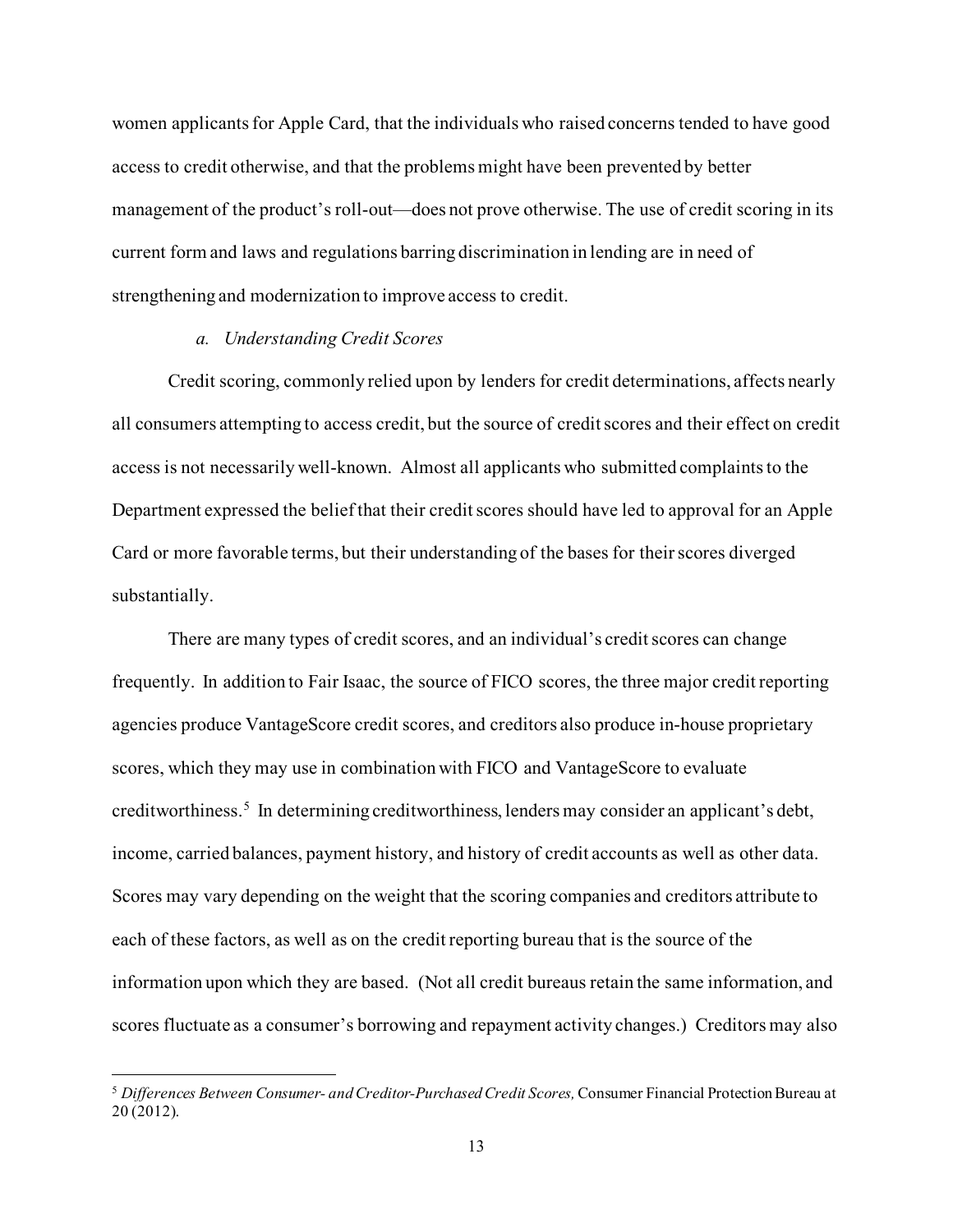consider factors such as additional credit applications and late payments as relevant to the applicant's likelihood of credit repayment.<sup>[6](#page-14-0)</sup>

Consumers should take advantage of free annual credit reports to review their own credit reports for errors because such errors could affect creditworthiness. An error-free credit report helps ensure that consumers are offered credit for which they are qualified given their actual credit history. This is especially consequential for large purchases.[7](#page-14-1) A 2013 Federal Trade Commission report found that 5% of consumers' credit reports contained errors sufficient to increase their cost of borrowing (a 2004 study by the National Association of Public Interest Research Groups found a greater percentage of similarly serious errors). [8](#page-14-2) Cathy O'Neil, in her 2016 book, *Weapons of Math Destruction: How Big Data Increases Inequality and Threatens Democracy, reports that getting errors fixed can be extremely difficult—"slow to the point of* tortuous." Detailed advice on how to check one's own credit record, including a link to free annual credit reports, is available on the Department's website:

https://www.dfs.ny.gov/consumers/banking\_money/credit\_report\_score.

#### *b. Historical Discrimination Reflected in Current Credit Scores*

Even when credit scoring is done in compliance with the law, it can reflect and perpetuate societal inequality. It is not unlawfully discriminatory for a lender to consider income, assets, credit history, and similar factors to predict likelihood of default of an applicant. However,

<span id="page-14-0"></span><sup>6</sup> An application for credit often entails a "hard inquiry" on a person's credit, which shows up in a credit record and can reduce the person's credit score at least temporarily. Apple Card applications triggered a hard inquiry only after an offer of credit had been made, and the applicant had accepted the terms, so rejected applicants' credit scores were not affected by the denials.

<span id="page-14-1"></span><sup>7</sup> <https://www.consumerfinance.gov/ask-cfpb/when-should-i-review-my-credit-report-en-312/>

<span id="page-14-2"></span><sup>8</sup> Cathy O'Neil, *Weapons of Math Destruction: How Big Data Increases Inequality and Threatens Democracy*  (2016); Lisa Rice and Deidre Swesnik, *Discriminatory Effects of Credit Scoring on Communities of Color,* 46 Suffolk Univ. L. Rev. 935, 939, 950 (2013) (describing the unreliability of the sources of information reported to credit bureaus, authors cite study by the National Association of State PIRGs that found, "79% of credit reports contained errors; 25% of credit reports contained significant errors that would result in denial of credit; 54% had inaccurate personal information; 30% listed closed accounts as open; and 8% did not list major credit accounts.")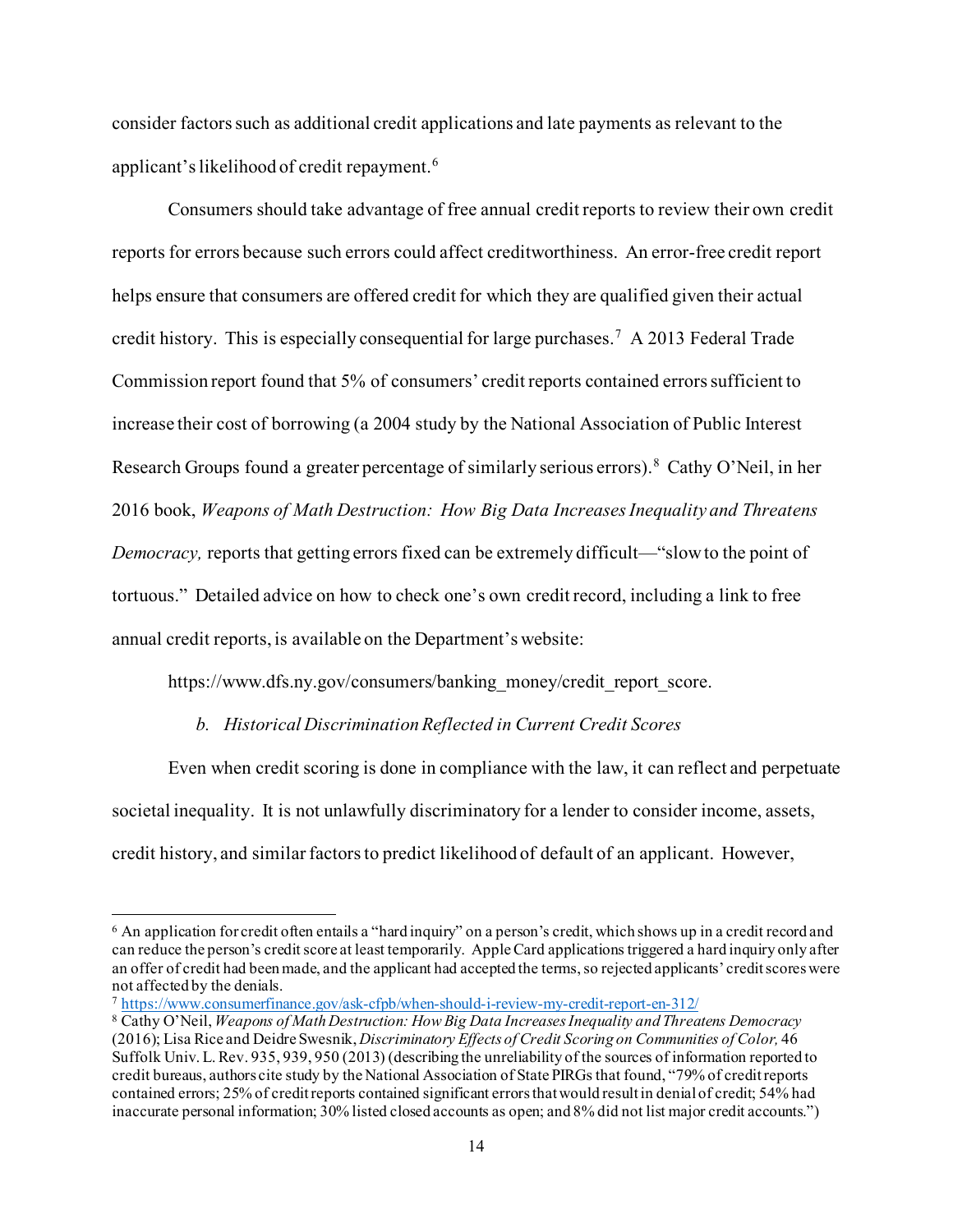because these same variables often reflect the nation's long history of racial and gender discrimination, even the exclusive consideration of such financial characteristics does not prevent that history of discrimination from affecting credit scores and, consequently, access to credit. Lack of access to affordable and quality credit perpetuates inequality by imposing on those with fewer resources higher costs in paying for necessities, and inhibiting the ability of the poor to build wealth.<sup>[9](#page-15-0)</sup>

Moreover, to the extent consumers do have access to credit, the type of credit they use can affect their credit scores. As a research report from the National Fair Housing Alliance points out, consumers with limited access to mainstream financial services, who tend to be members of communities of color, may be constrained in their ability to build and maintain good credit.<sup>[10](#page-15-1)</sup> For example, whereas mainstream lenders report repayment and default, payday lenders do not typically report when a borrower pays off a loan, but credit reports frequently contain information on unpaid payday loans.<sup>[11](#page-15-2)</sup> Thus, the credit records of borrowers who repay their payday loans will not find this evidence of their creditworthiness reflected in their credit scores, but those who fail to pay them off will see their scores harmed. Similarly, riskier credit products, regardless of the source, tend to harm credit scores. Borrowers with similar characteristics are more likely to default on subprime loans than prime loans, and targeting minority groups for risky credit products, including individuals qualified for prime products, is not a practice of the distant past.<sup>12</sup> In 2012, Wells Fargo Bank settled with the federal government after an

<span id="page-15-0"></span><sup>9</sup> *See, e.g.,* National Consumer Law Center Racial Justice and Economic Opportunity Project, *Past Imperfect: How Credit Scores and Other Analytics "Bake In" and Perpetuate Past Discrimination* (2016)*,*

<span id="page-15-1"></span><sup>10</sup> Rice and Swesnik at 947 (2013); *see also*, Laura Sullivan, *et al., The Racial Wealth Gap: Why Policy Matters*, Institute for Assets and Social Policy, Brandeis University and Demos at 10 (2015) ("proliferation of payday lenders in many neighborhoods of color, combined with the scarcity of banks and credit unions, is another likely contributor to weak credit").

<span id="page-15-2"></span><sup>&</sup>lt;sup>11</sup> Payday loans are prohibited in New York State.

<span id="page-15-3"></span><sup>12</sup> Rice and Swesnik at 954; *see also,* Sullivan, *et al.,* at 10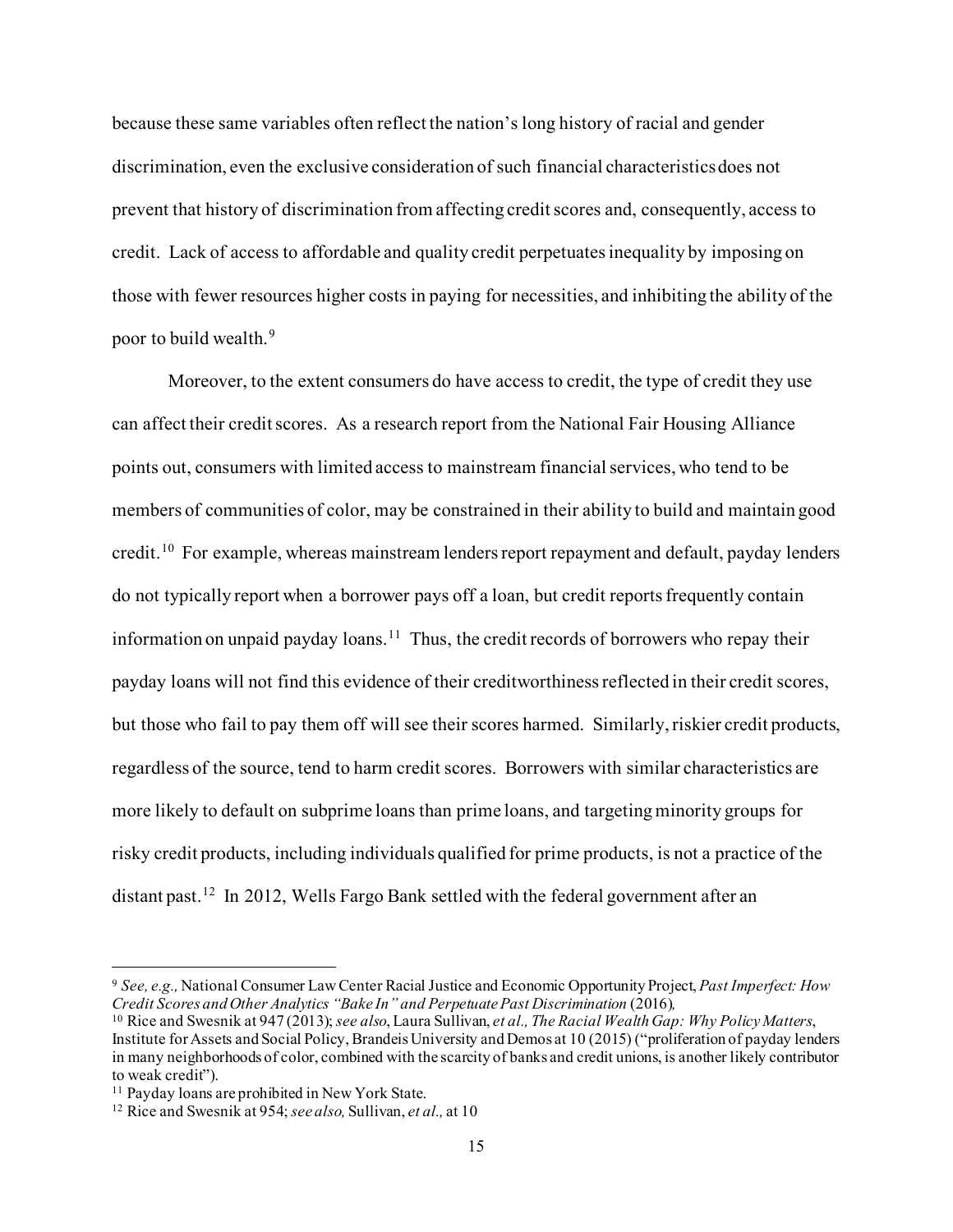investigation showed that the bank steered Black and Latino borrowers to subprime mortgages while offering prime loans to similarly qualified white borrowers.<sup>[13](#page-16-0)</sup>

Compounding this issue, when lenders develop underwriting models, they rely on past lending data to test new models. Data is sometimes purchased, for example, from FICO. Longtime lenders may use their own internal data for testing models. These data, in turn, may reflect historical bias or "legacy bias," *i.e.*, bias from a prior product, or latent bias produced by histories of discrimination. Thus, the data used by creditors in developing and testing a model can perpetuate unintended biased outcomes.

### *c. Alternatives to Traditional Creditworthiness Evaluations*

Given traditional credit underwriting's reliance on data reflecting deeply-rooted disparities, introducing alternative underwriting methods may help reduce these legacy biases and award consumers credit for transactions not typically considered in the underwriting process. The use of alternative data in underwriting may promote greater access to credit and to higherquality, affordable credit products, in addition to a reduction in underwriting bias. The use of alternative data could also provide a basis for underwriting consumers who are currently considered "credit invisible," meaning they have no credit history with the major credit reporting agencies or have only thin or old credit histories.<sup>[14](#page-16-1)</sup>

At the same time, these methods also pose potential risks. These risks include inaccuracy in assessing creditworthiness, discriminatory outcomes, and limited transparency. Examples of

<span id="page-16-0"></span><sup>13</sup> *Id.*; Sullivan, *et al.,* at 10 (citin[g https://www.justice.gov/opa/pr/justice-department-reaches-settlement-wells](https://www.justice.gov/opa/pr/justice-department-reaches-settlement-wells-fargo-resulting-more-175-million-relief)[fargo-resulting-more-175-million-relief\)](https://www.justice.gov/opa/pr/justice-department-reaches-settlement-wells-fargo-resulting-more-175-million-relief).

<span id="page-16-1"></span><sup>&</sup>lt;sup>14</sup> Testimony of Chi Chi Wu, U.S. House of Representatives Committee on Financial Services Task Force on Financial Technology, "Examining the Use of Alternative Data in Underwriting and Credit Scoring to Expand Access to Credit" 1 (July 25, 2019), https://www.nclc.org/images/pdf/credit\_reports/testimony-alternative-datacredit-scoring.pdf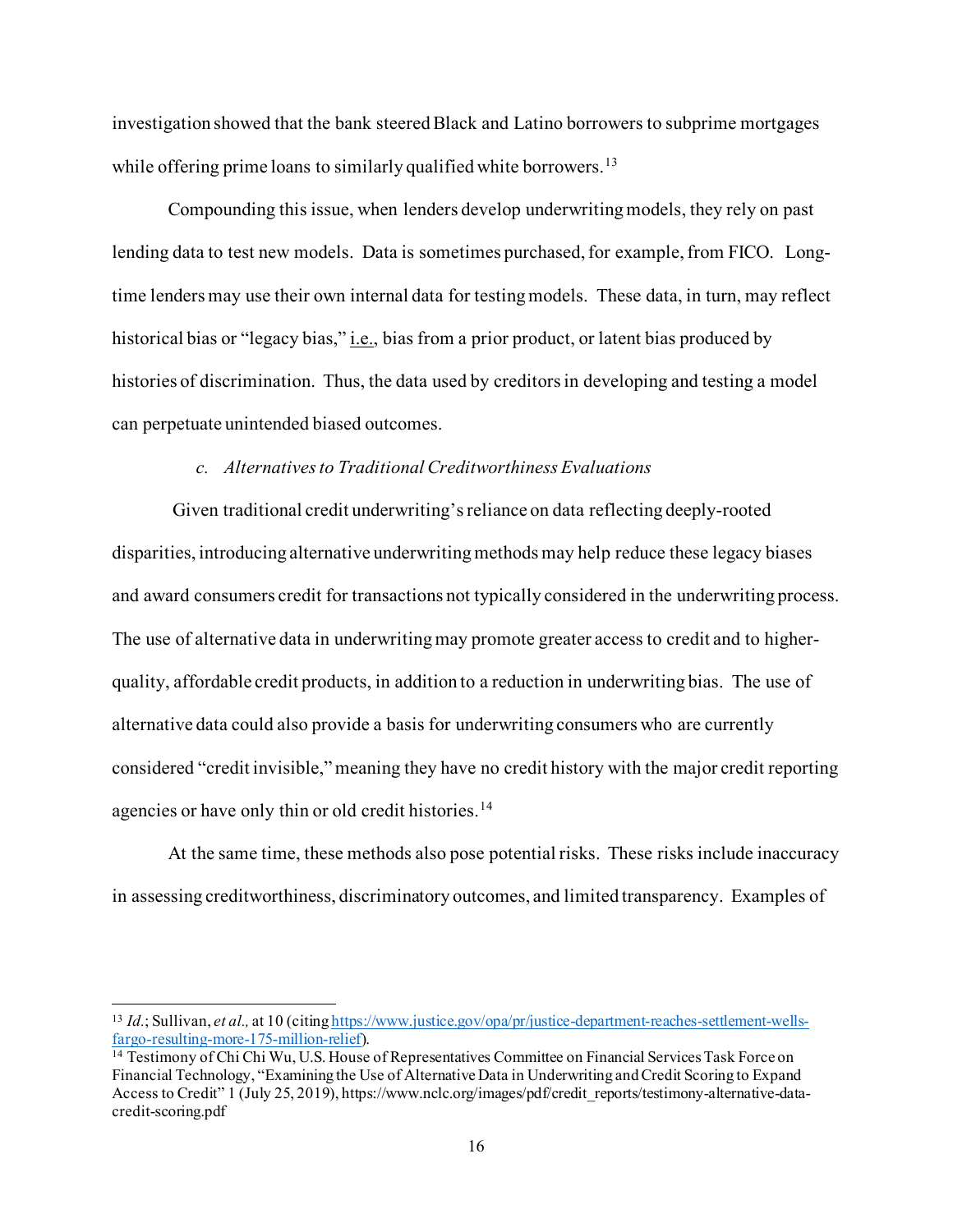alternative data include monthly utility payments, bank account cash flow, and web-browsing history. Incorporating these methods could enhance or tarnish credit history.

In December of 2019, multiple federal agencies issued an interagency statement<sup>[15](#page-17-0)</sup> on the use of alternative data in underwriting, stating that:

[U]se of alternative data may improve the speed and accuracy of credit decisions and may help firms evaluate the creditworthiness of consumers who currently may not obtain credit in the mainstream credit system. Using alternative data may enable consumers to obtain additional products and/or more favorable pricing/terms based on enhanced assessments of repayment capacity. These innovations reflect the continuing evolution of automated underwriting and credit score modeling, offering the potential to lower the cost of credit and increase access to credit.

Noting the potential to reduce risk, the agencies urged firms to apply "robust compliance management [that] includes appropriate testing, monitoring and controls to ensure consumer protection risks are understood and addressed." The agencies also affirmed that fair lending laws would apply to the use of alternative data and innovative methods.

The interagency statement specifically mentioned so-called "second look" programs as a potential tool for improving credit opportunity. Second look programs use alternative data to evaluate applicants who otherwise would be declined. Using alternative data in these programs reduces the risk of inadvertent harm to a consumer's credit score, since consumers whose scores are sufficient to obtain credit using traditional underwriting would not proceed to a "second look" evaluation, leaving only those consumers for whom alternative data may provide a benefit or leave them with the same outcome as the initial review -- denial. During the months following the Apple Card roll-out, Goldman Sachs ran such a program, offering some applicants with limited or no credit histories an alternative basis for approval: the option to provide their Apple customer data to use in underwriting. These applicants otherwise would have been denied

<span id="page-17-0"></span><sup>15</sup> https://www.fdic.gov/news/speeches/spdec0319.pdf